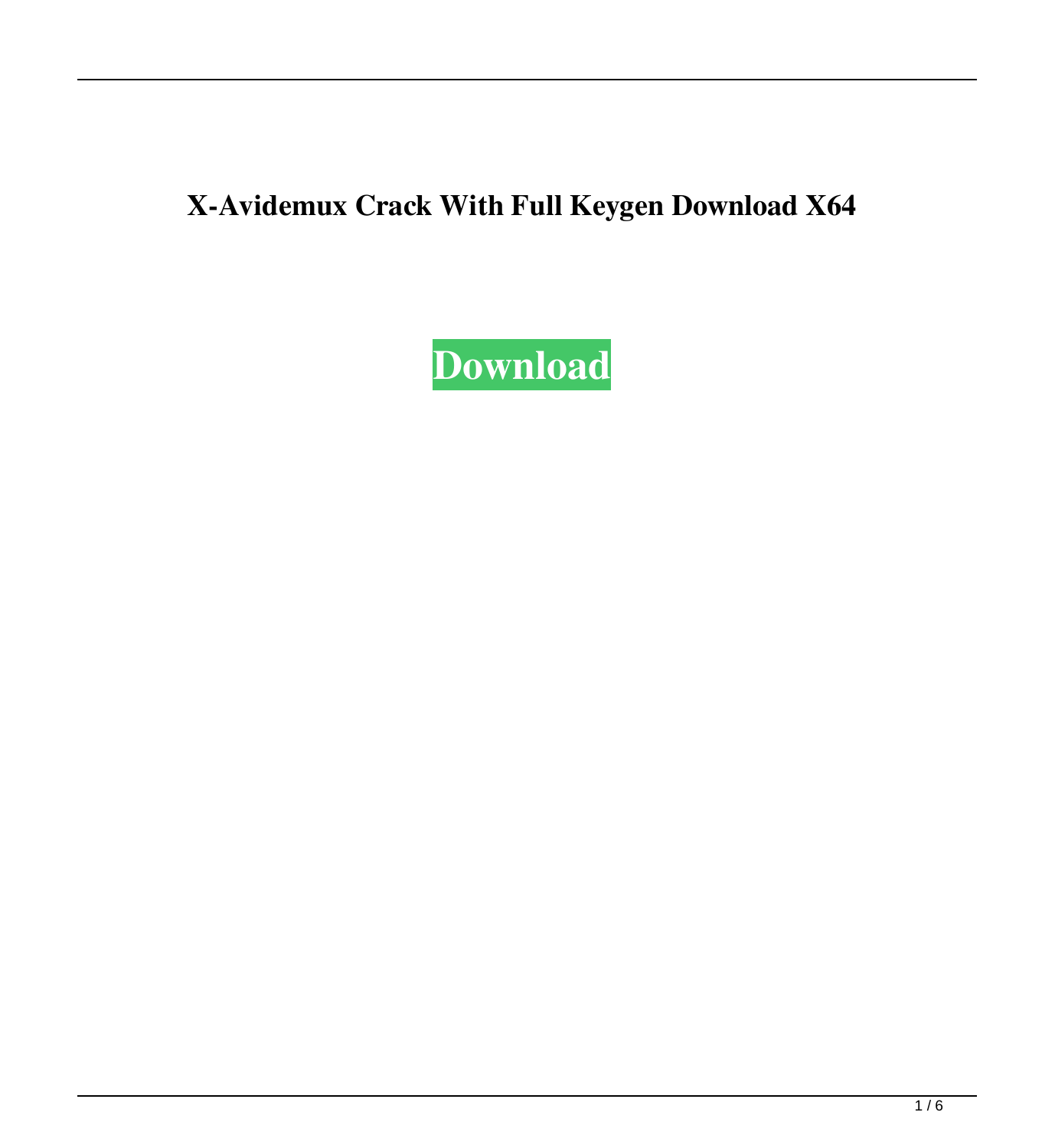## **X-Avidemux Crack+ Download Latest**

Automatic MP3 WMA conversion is a powerful program that allows you to perform simple tasks such as ripping music and audio CD into MP3 or WMA format. You can also select one or more MP3 or WMA files and convert them to MP3 or WMA. The program includes about 20 encoders that you can use to optimize the quality of the audio files. The file settings can be selected using the built-in audio analyzer. The program includes a few features that allow you to create custom settings. You can select the folder in which you want to save the files, set their format and choose the quality of the MP3 or WMA file. If you select the Create list option you can apply all the settings to all the files at once or just to a single file. You can create a list of presets and load it in order to get a ready-to-use audio file. The program can also be used to convert video files into audio formats. You can open video files in almost any format and can select the output settings using the built-in video analyzer. The application also includes a few media players that you can use to preview audio and video files. The application has a nice interface and the settings can be saved directly to the user's configuration file. As the program does not include a video encoder, you might want to use another program to encode the video files. Total Commander is a powerful file manager that allows you to access a hard drive from another partition, USB mass storage devices, network shares or DVD/CDs. It is very useful to move files to a USB hard drive, to transfer files between different computers or to share files via network. You can perform many operations using the program such as copying files, moving files, creating folders, renaming, creating shortcut links, copying between drives, creating archives and removing duplicate files. You can define new file properties such as file creation date, file size, hard drive label and folder label. These properties can be used by other applications, so you can create backups, automatically create document templates and use standard file extensions. You can use the program to open folders on other drives, browse network shares and DVDs, copy and move files using drag and drop operations and preview files. You can also extract a file from the archive or save the contents to a new archive file. X-Total Commander Description: Cute Audio Converter 2 is a powerful audio file converter

#### **X-Avidemux Crack +**

Keymacro is a program that allows you to easily generate macros and keystrokes using any keyboard input device. You can use the application to easily automate processes on your computer. There are two types of keystrokes that you can use in the program. First you can use hotkeys to create sequences of keystrokes. The hotkeys can be defined by you or can be generated automatically. You can use any key combination as a hotkey. You can also set the keyboard device that should be used to perform the keyboard events. For example, you can use the default keyboard layout or the one that was defined in the operating system. You can use the hotkeys to simulate a mouse click or to perform any operation. The program includes more than 200 hotkeys that you can assign to any operation. You can use the hotkeys to open a web site, to start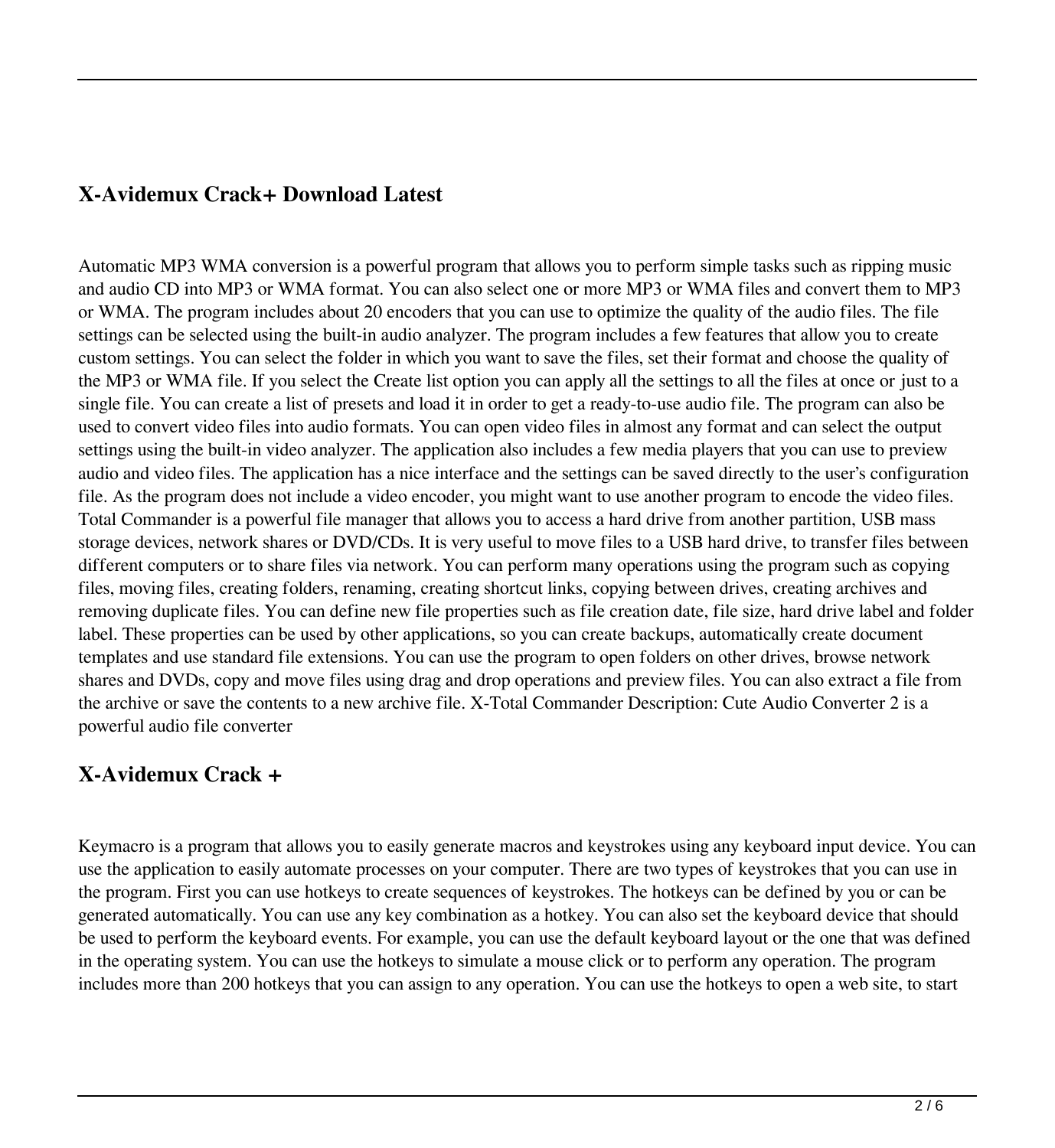the Windows task manager, to change the volume of your computer, to open a file, to run an application, to paste a file and many other actions. You can use the hotkeys to perform almost any operation on your computer. The other type of keyboard event is the keyboard accelerators that automatically perform a specific action when you press a specific key combination. The accelerators can be defined manually or they can be generated automatically. The program allows you to set the keyboard device that should be used to perform the keyboard events. For example, if you need to press a mouse button on your computer keyboard you can use the mouse device that is defined in the operating system. The program includes a rich library of keyboard accelerators that you can use to perform any operation on your computer. You can quickly open an application, move a window, copy a file, paste a file, open a web site, or configure any other action. The program also provides a rich configuration dialog in which you can easily assign hotkeys to operations that are grouped into categories. You can define the keyboard layout and the language that should be used to perform the keyboard events. You can also define the mouse button that should be used to perform the mouse operations. Overall the program allows you to easily automate the tasks on your computer. The accelerators are powerful and can provide a huge help when you need to perform repetitive tasks. KEYMACRO Features: - Hotkeys - Keyboard accelerators - Keyboard layout - Hotkeys to create hotkeys - Hotkeys to run applications - Hotkeys to open applications - Hotkeys to open web sites - 81e310abbf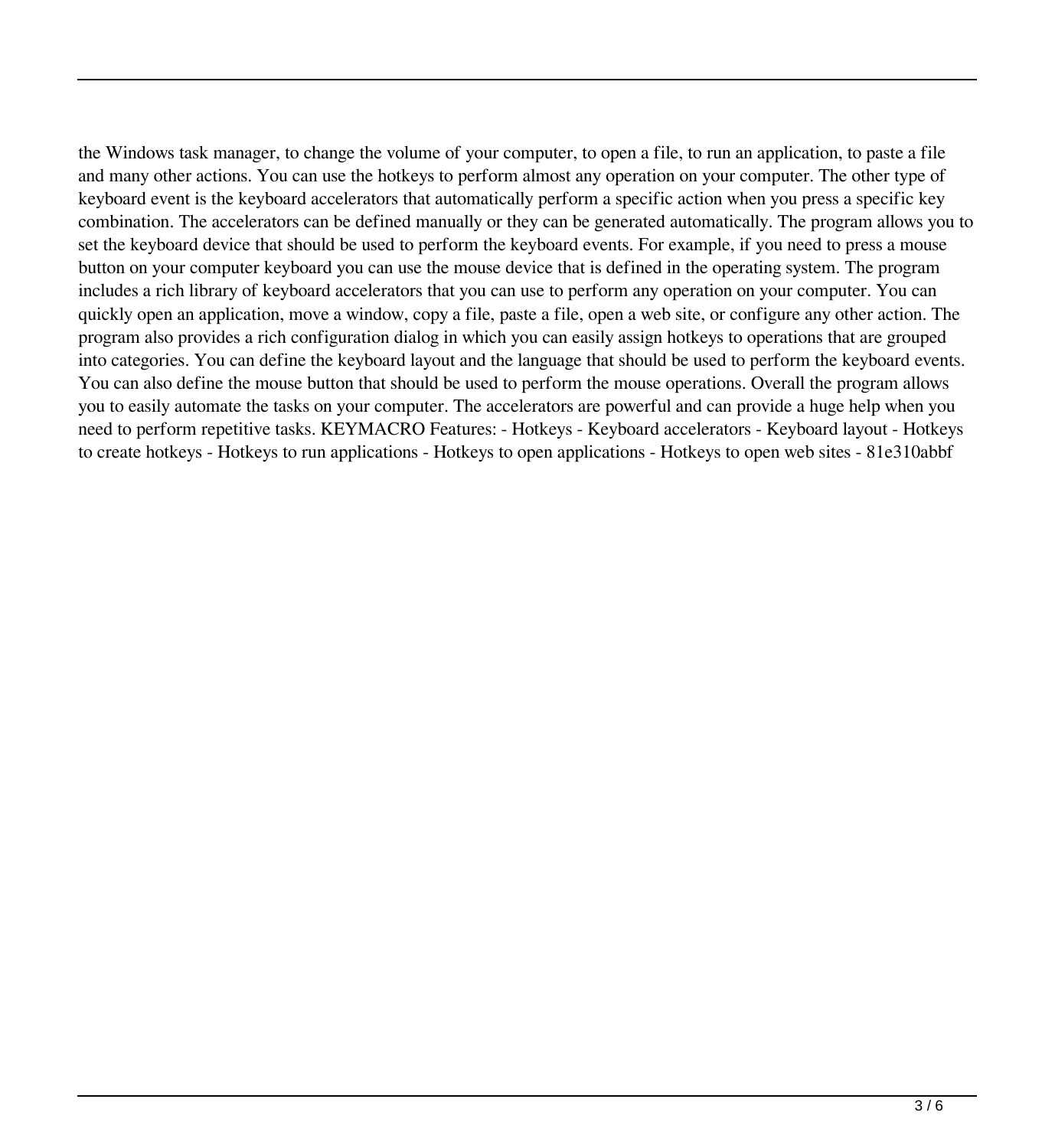## **X-Avidemux License Keygen**

Avidemux is a powerful application that allows you to perform basic editing operations on video files. You can easily use it to edit your family movies, to join two or more clips or to cut out a part of the video file. You can use the program to open AVI and VOB files and to convert them into other formats using the available encoders. The program includes about 20 encoders and allows you to configure the output settings for each of them in order to optimize the video quality and the file size. The basic operations such as cropping a part of the video file or copying a segment can be performed in just a few clicks. You just need to select the part of the video file and use the Cut and Copy commands. One of the most powerful features of the program are the filters. The program includes over sixty filters that allow you to perform advanced editing operations. The Transformation filters enable you to change the image size or to crop a part of the image. If you are editing a VOB file you might want to get rid of the black lines from the top and the bottom of the image. The Colors and Noise filters allow you to change the image quality by enhancing the colors and removing the noise. These can be really useful when you want to improve the quality of homemade videos that often have poor lighting conditions. The user can build a set of filters, configure their settings and save them to a list that can be loaded later in order to apply the same filters to another movie. The application includes a few preset configurations that allow you to quickly convert a movie to a CD, DVD, PSP or iPod format. You just have to select a preset and save the video file. If you need to convert a movie and fit the output file onto a CD or DVD you can use the built-in calculator to estimate the optimal bitrate. Overall the application is easy to use and provides a nice combination of basic and advanced features that can satisfy every computer user. The application is simple to use and includes a nice set of useful tools. You can use the application to edit and transform AVI and VOB files. It supports AVI and VOB files that have the.avi or.vob extension. The program can be used to add subtitles, change the color and brightness of the video and audio files or remove the audio track. The most useful feature of the program is the set of filters that allow you to perform various editing tasks. The user can create a list of

#### **What's New In?**

Avidemux is a powerful application that allows you to perform basic editing operations on video files. You can easily use it to edit your family movies, to join two or more clips or to cut out a part of the video file. You can use the program to open AVI and VOB files and to convert them into other formats using the available encoders. The program includes about 20 encoders and allows you to configure the output settings for each of them in order to optimize the video quality and the file size. The basic operations such as cropping a part of the video file or copying a segment can be performed in just a few clicks. You just need to select the part of the video file and use the Cut and Copy commands. One of the most powerful features of the program are the filters. The program includes over sixty filters that allow you to perform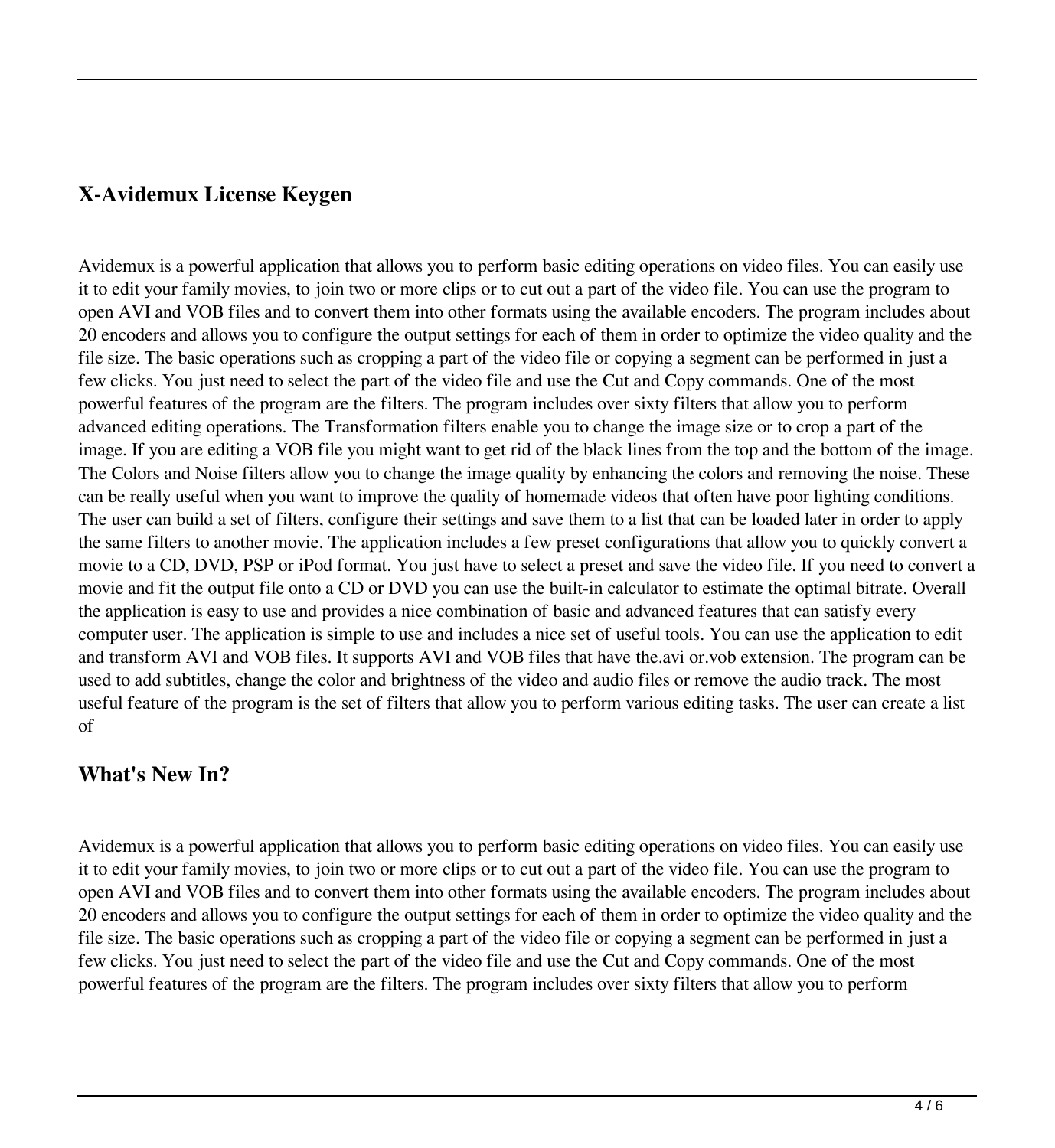advanced editing operations. The Transformation filters enable you to change the image size or to crop a part of the image. If you are editing a VOB file you might want to get rid of the black lines from the top and the bottom of the image. The Colors and Noise filters allow you to change the image quality by enhancing the colors and removing the noise. These can be really useful when you want to improve the quality of homemade videos that often have poor lighting conditions. The user can build a set of filters, configure their settings and save them to a list that can be loaded later in order to apply the same filters to another movie. The application includes a few preset configurations that allow you to quickly convert a movie to a CD, DVD, PSP or iPod format. You just have to select a preset and save the video file. If you need to convert a movie and fit the output file onto a CD or DVD you can use the built-in calculator to estimate the optimal bitrate. Overall the application is easy to use and provides a nice combination of basic and advanced features that can satisfy every computer user. AVI video is a multimedia format that allows you to store or exchange files of various formats including audio, text, video, animation, still images, and others. It is an extension of the popular AVI video standard, which is a multimedia container format that enables you to store multimedia files in a smaller size than a CD-ROM. It is a standard and is compatible with almost all multimedia formats. It has a larger size than the standard AVI video, but it allows you to store more media content, and it is easier to handle. The following are some of the advantages of using the AVI video format: Easier to use than the standard AVI format The standard AVI format has a size of about 150 to 250 MB, and it is a relatively large video file. On the other hand, the AVI video format only needs about 2.5 to 5 MB of space and it is much smaller than the standard A